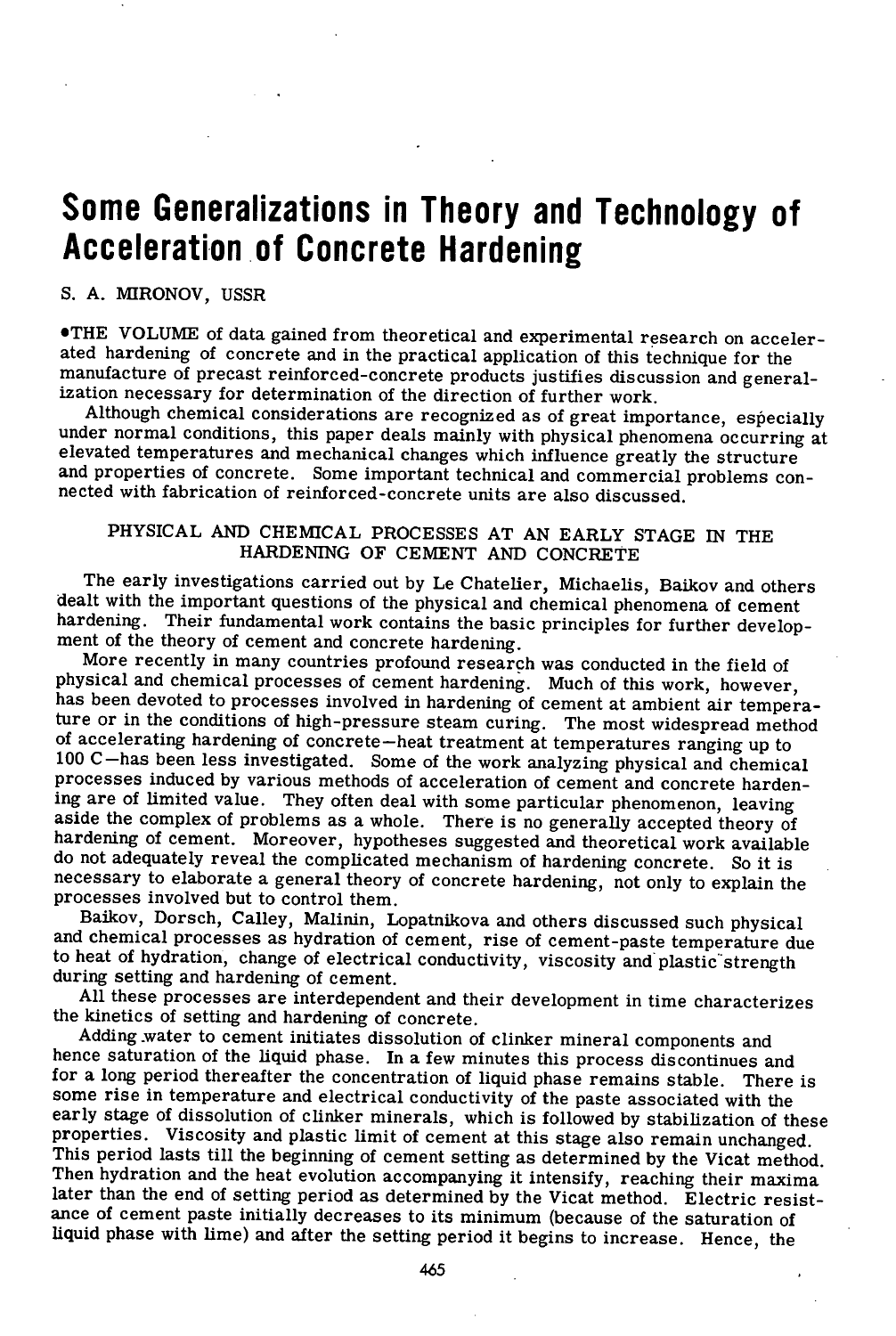end of setting period cannot be exactly determined by the Vicat technique. It could be determined more accurately by increasing the load on the Vicat needle. In this case the end of needle penetration into cement paste will be delayed up to the moment of maximum development of cement hydration and its heat evolution. Among the phenomena observed in the setting period are not only an increase in viscosity of cement with the formation of coagulative structure and compaction of cement paste, but also cement strength development. If at the beginning of setting, strength of cement is measured in fractions of a kilogram, by the end of this period it achieves several kilograms per square centimeter.

By the actual end of cement setting, the structure of hardened cement paste is basically formed and molded units can retain their shape.

Up to this stage the structure of cement paste and concrete, owing to insufficient strength of crystalline skeleton of calcium sulfoaluminate and hydroaluminates, can be destroyed under vibration and additional compaction (i. e., the structure is still reversible under high dynamic influences). Later it becomes irreversible because of destruction of both feeble crystalline and gel components, and can withstand spontaneous deformations due to changes in temperature and moisture gradients, but it cannot withstand mechanical loads exceeding its strength.

Figure 1 shows the kinetics and the correlation of such physical and chemical phenomena as saturation of the liquid phase with lime when water is added to normal portland cement (curve 1), temperature change of the cement paste (curve 2), change of its electrical resistance (curve 3) and plastic limit gain (curve 4) plotted against different stages of cement setting as determined by the Vicat technique.

As can be seen from Figure 1, inflection points on temperature and electrical resistance curves correspond to the first maximum value of dissolution of the clinker minerals (in terms of CaO content of liquid phase). Thus the physical nature of cement hydration reveals itself at a later, more intense stage of this process.

As far back as in the 30's investigations conducted in the USA, USSR, and other countries established certain correlation between mineral composition, rate of hydration, heat evolution, and activity of cement. It was determined that rise of temperature of the system, cement plus water, is associated with exothermic reactions of hydration. Application of exact methods and devices for measuring time-dependent heat evolution permitted determining values and kinetics of heat evolution for different mineral compositions of various types of cement. On the basis of these data some investigators attemped to establish a direct relationship between kinetics of hydration and heat evolution on the one hand and activity of cement or strength of concrete on the other.



Figure 1. Curves of change of CaO concentration trical resistance (3) and gain of cement paste ture and nature of methods of physical<br>strength of an early stage of hardening (4). and mechanical treatment used. strength at an early stage of hardening (4).

Some investigators compared the curves of heat evolution of cements with the curves of strength development of concretes made with these cements. Moreover, some attempts to establish a mathematical relations hip between heat evolution and strength of concrete were made. But the relationship between these characteristics is very complicated and far from being directly proportional.

The attempts to achieve concrete strength required in an arbitrarily set period by control of the heat-evolution process failed because gain in concrete strength depends Time not merely on kinetics of cement hydration or heat evolution but on such factors as phase composition of hydration products, in the liquid phase (1), heat evolution (2), elec- formation of hydrated cement paste struc-

A—start of setting; B—end of setting; It was proposed to determine concrete C-true end of setting. strength gain in heat treatment by the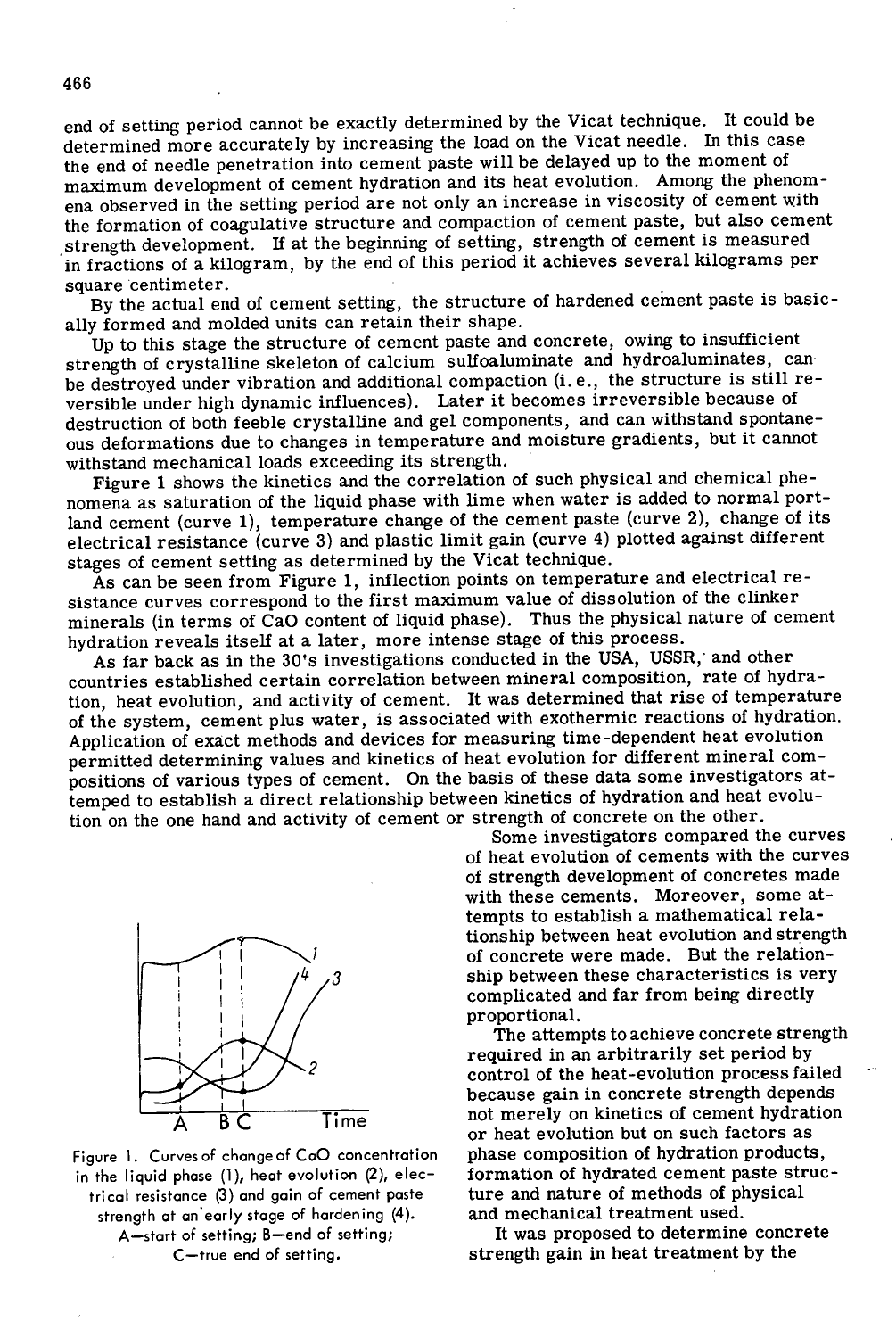character of change in the specific electrical resistance curve. However, it should not be overlooked that there is no direct relationship between electrical resistance and strength of hardened concrete. In each particular case electrical resistance of material varies depending upon such factors as composition of cement, water content, density, of concrete mixture, types of admixtures, temperature, etc. Thus it is impossible to read absolute values of concrete strength from changes of its electrical resistance. Data on electrical conductivity and specific resistance should be extensively used for research purposes, but these data cannot be relied upon as control points for automatic regulation of heat treatment of products.

On a level with other methods used in investigation of hardening processes of cement and concrete, those based on electrical conductivity provide a basis for judging the degree of dissolution of mineral constituents of cement, the rate of chemical reaction between cement and water, and the rate of formation of the hardened paste structure exhibiting rising specific resistance.

When considering the question of control of the processes of hardening it is necessary to take into account not only particular aspects of the phenomena but the whole complicated complex of physical and chemical phenomena and of fabrication technology.

It should be noted that the exothermic effect of cement hydration depends on the temperature conditions and may be either positive or negative. The negative effect of heat evolution is shown in undesirable stresses caused by temperature rise and in drying of the concrete when hardening. This negative effect is of great importance for heat treatment of reinforced concrete, especially in its initial stage when differences in thermal expansion factors of various concrete constituents give rise to major stresses leading sometimes to cracking.. Exothermic heat developing during hardening following concreting of large, massive bodies should be somehow removed or redistributed in time.

On the other hand, heat evolution plays a very positive part in concrete hardening in cold weather. On these occasions it is advisable to use highly-exothermic cements with major heat evolution at early stages of concrete hardening.

Heat treatment of units as compared to normal hardening of cement and concrete brings about substantial complication of all the physical and chemical processes involved and gives rise to some new physical phenomena not yet fully investigated.

# DEFORMATION OF CONCRETES IN HEAT TREATMENT

Insufficient attention in studies of concrete hardening has so far been given to the influence of thermal expansion and shrinkage of concrete in the process of heat treatment on the formation and strengthening of its structure. Problems connected with thermal expansion and shrinkage on the one hand and with the strength of concrete subjected to low- and high-pressure steam treatment have been explored recently in the laboratory of acceleration of concrete hardening at NIIZhB Institute by V. A. Fiodorov, E. N. Malinsky, L. A. Milinina, and the author.

It was found that both in normal conditions and in steaming at the temperatures ranging up to 100 C products of portland-cement hydration are identical. This could suggest the identity of structure and physical and mechanical characteristics of the hardened paste as well. Nevertheless we came to the firm conclusion that in heat treatment it is not phase composition of hydration products but mainly physical changes of structure called forth by thermal expansion of concrete components that influence qualities of hardened cement paste and concrete. Moreover, the influence of the temperature factor on fresh concrete is so great that at high-pressure steam treatment, in spite of substantial changes of phase composition and intensification of processes of cement hydration, structural disturbances bring material reduction of the effect that could be obtained through the active physical and chemical processes of hardening of binders. If formation of the hydrated cement paste structure depends on quality of cement composition and consistency of concrete, temperature and duration of hardening, it is rate of temperature rise and time of start of heating after concrete compaction that are the main determinants of the rate of destructive processes. Presence of forms and the degree to which they are sealed are of great influence too. It was noted that products heat-treated in forms —all other conditions being equal—are always better than those cured without forms.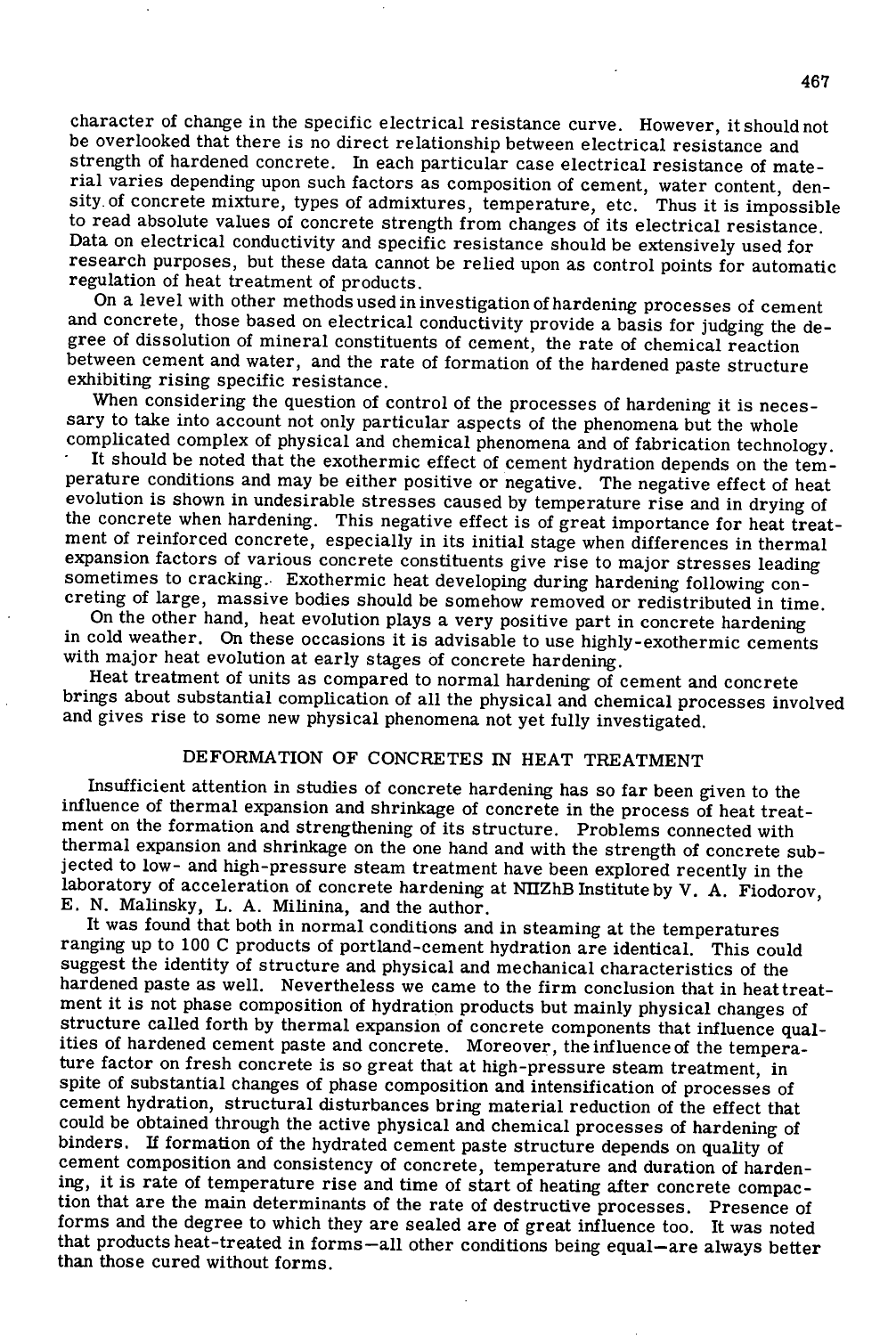Our experiments show that all this is connected with temperature -dependent destructive processes inherent in any method of heat treatment of concrete.

The extent of the destructive processes at various conditions of heat treatment can be judged by the results of investigation of temperature deformations, especially those occurring in the initial period of concrete hardening.

Maximum deformations of concrete at low- and high-pressure steam treatment depend mainly on temperature-rise rate and on level of temperature achieved during heating. Relatively rapid rise of temperature



of time of precuring bring substantial re-Friday of time of precuring bring substantial 1<br>
duction of deformations —down to 1-1. 2<br>
mm/m at low-pressure steaming and to<br>
2.3-2.5 mm/m at high-pressure steam<br>
treatment. These deformations corre-<br>
spond roughly to th  $mm/m$  at low-pressure steaming and to  $2.3-2.5$  mm/m at high-pressure steam treatment. These deformations correspond roughly to the linear coefficient of thermal expansion of the hardened concrete. Our investigations have revealed that if deformations of heat-treated concrete correspond to the coefficient of thermal expansion of the hardened concrete it may be heated without forms without substantial destruction of its structure.

at 8 atm after precuring for 2 hr. which gained sufficient strength prior to heat-treatment amount to  $1-1$ .  $2 \text{ mm/m}$  at heat-treatment amount to 1-1.2 mm/m at<br>
low-pressure steaming and 2.3-2.5 mm/m<br>
at high-pressure steam treatment. These<br>
deformations may be described by the<br>
lower curve (curve 1). Concrete of insuf-<br>
ficient strength whe at high-pressure steam treatment. These deformations may be described by the<br>lower curve (curve 1). Concrete of insufficient strength when subjected to steaming at an early age has rather high maximum and residual expansion values (curve mum and residual expansion values (curve<br>
2). When subjected to high-pressure steam<br>
treatment, its expansion is still more re-<br>
markable (curve 3). It should be noted treatment, its expansion is still more re-<br>markable (curve 3). It should be noted<br>that concrete specimens heated in closed that concrete specimens heated in closed<br>
2 forms attain higher strength than those *<sup>2</sup>*forms attain higher strength than those heated without forms. This can be attributed to disturbance of structure of freshly Time of precuring, hr. prepared concrete specimens under ther-Figure 3. Influence of concrete precuring on its mal influences. The higher the initial strength of concrete specimens the lower treatment: 1-concrete strength before heat-<br>duced by heat treatment and the higher the strength gained in formless heating. There formations at high pressure steam treatment, mm/m;<br>3—strength of concrete high-pressure steam treat-<br>3—strength of concrete high-pressure steam treat-<br>strium.th b, the match initial, so-called critical insures identical physical and mechanical properties of concretes heating and without forms.

Figure 2. Deformations of various concretes in the A generalized diagram of deformations of heat treatment: 1-concrete precured of various concretes in the process of process of heat treatment: 1—concrete precured of various concretes in the process of heat treatment is shown in Figure 2. for 24 hr; 2—concrete steamed at 60-80 C tempera- heat treatment is shown in Figure 2. ture after precuring for 2 hr; 3-concrete steamed

Time, hr



strength and deformation in the process of heat surengui of concrete specimens the lower treatment (steaming); 2-maximum expansion derespectively concrete might pressure steam frequency.<br>
strength of concrete which, once gained,<br>
strength of concrete which, once gained, pressure steam treatment in forms or after long precuring; R<sub>cr</sub>-R critical.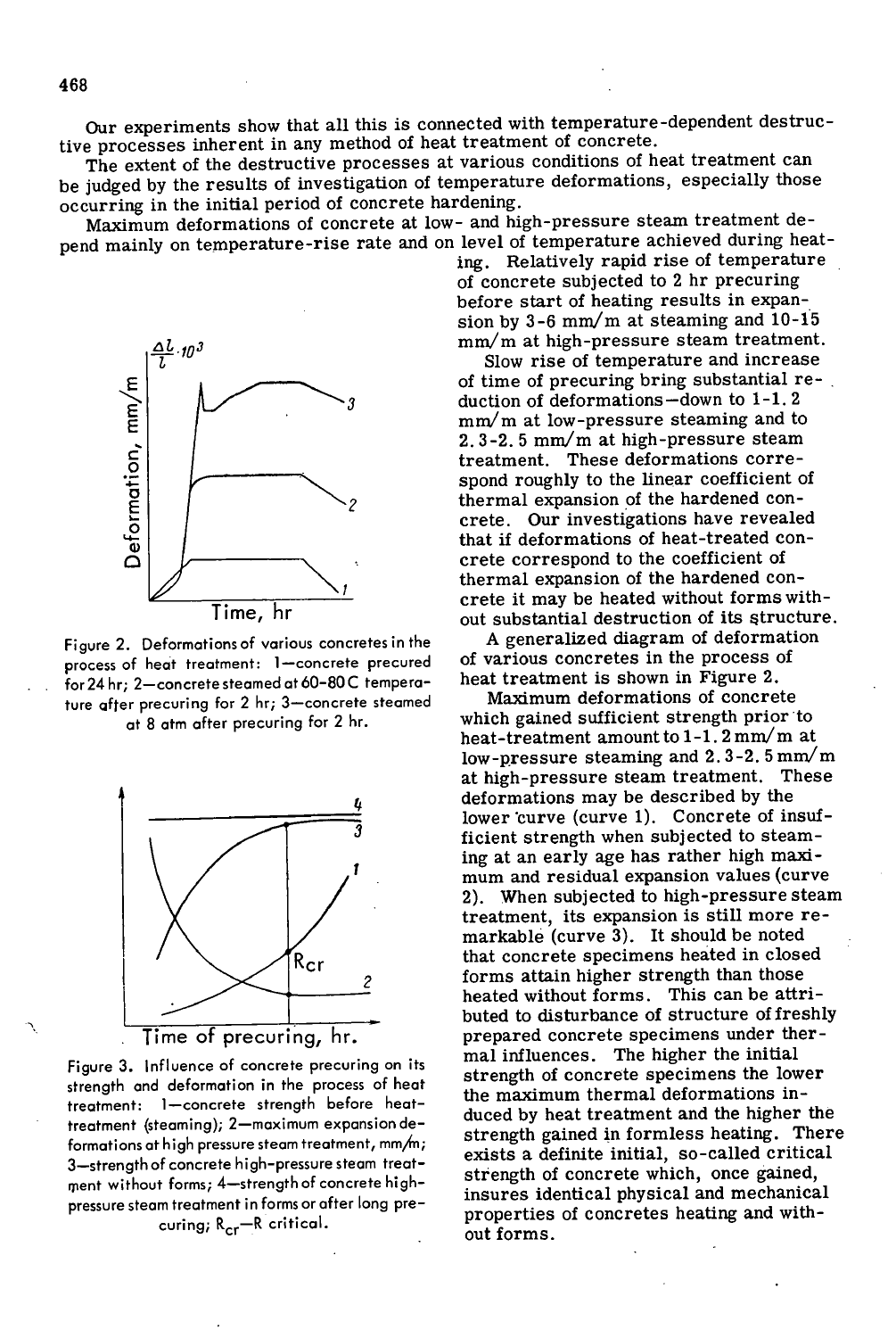

crete steamed at high-pressure steam treatment:

The influence exerted by precuring of ; concrete on its strength and deformations induced by heat treatment is shown in Figure 3.

After the concrete had gained critical strength (curve 1) of the order of 7-8kg/sq cm, for example, its maximum deformations in  $2 + 4 + 2$  hr steaming at 8 atmos (gage) become permanent and independent on any further precuring (curve 2).

To each regime of heat-treatment conditions there is a corresponding definite critical strength of concrete preventing destructive changes in its structure.

As shown in Figure 3 (curve 3), when concrete with less than critical strength is subjected to formless high-pressure steam treatment, deterioration of its structure is more pronounced than when it is given high-pressure steam treatment in forms. Heat treatment of units in rigid forms brings about compaction of concrete. This prevents disturbance of contacts between concrete components and hence prevents cracking. Thus conditions favorable for tightening of contacts between concrete - constituents and coalescing of newly formed crystalline hydrates (i.e., for compacting of submicrostructure) are created.

Figure 4 shows photographs of specimens after high-pressure steam treatment Figure 4. Test specimens of expanded clay con-<br>crate steamed at high-pressure steam treatment: without forms. Specimen 24 was precured No. 24-after 2 hr precuring at 15 C; No. 33- for 2 hr. Specimen 33 before high-pressure after 12 hr precuring at 15 C. steam treatment gained critical strength of 7-8 kg/sq cm. In the process of highpressure steam treatment this specimen

did not undergo structural changes of any importance despite the fact that it was steamed without forms.

Equality of strength characteristics of cube specimens after high-pressure steam treatment in and not in forms is indicative of the same correlation. Specimen 24 evidences substantial destruction of concrete structure. Strength of some specimens heat-treated without forms was 2-3 times lower than that of identical specimens subjected to heat treatment in closed forms.

This prompts a very important practical conclusion that low- and high-pressure steaming and electrical curing of the products should be carried out in closed forms or after precuring to some critical strength.

Correlation between deformation and strength of concrete thus ascertained scientifically explains general phenomena of hardening of concrete and provides a clue to the understanding of some peculiarities of concrete hardening under conditions of heat treatment.

#### ON THE STRUCTURE OF HYDRATION PRODUCTS OF CONCRETE CURVED NORMALLY

Following Le Chatelier's (and in this respect, Baikov's) theory many investigators in their work on hardening of cement and concrete under normal temperature conditions point out that unstable gels gradually turn into crystalline intergrowths.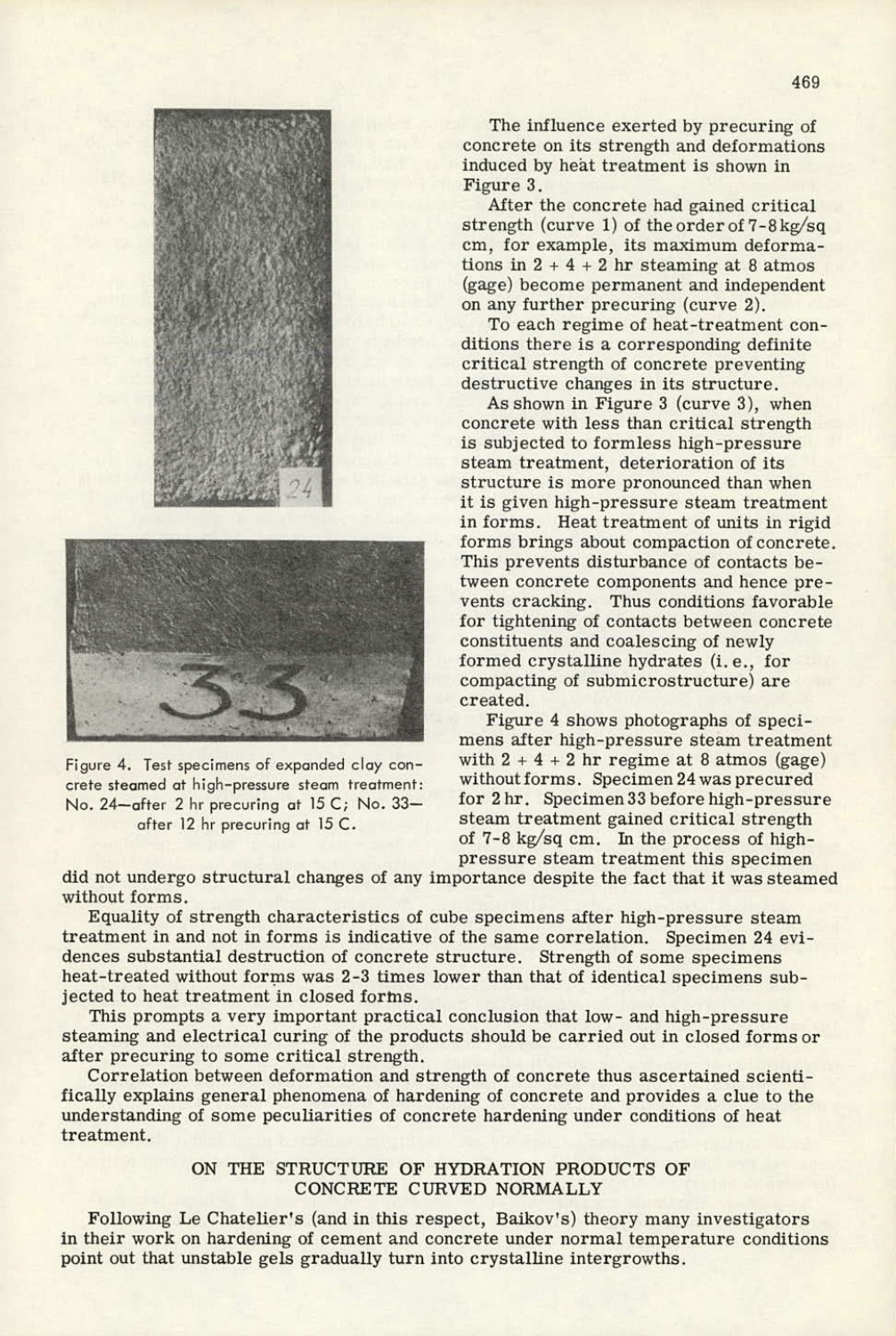It is interesting to consider in this connection results of petrographical studies of concretes made with various portland cements which were allowed to harden for 16-20 years in different humidity conditions without any heat treatment.

For example, V. N. Young and V. V. Lapin investigated concrete specimens immersed for 20 years in seawater; B. G. Skramtayev and 0. M. Astreyeva and L. Ya. Lopatnikova studied specimens stored for 16-17 years in humid air; and the author in collaboration with 0. M. Astreyeva studied specimens buried for 18 years in the ground and subjected to seasonal variations of temperature and humidity.

As stated by all these workers, up to 30-40 percent of portland cement did not react with water. Unhydrated particles of cement clinker included crystals of alite, belite, and calcium aluminoferrites. Concretes allowed to harden for 16-20 years at normal temperatures along with crystalline hydration products contain an overwhelming quantity of an isotropic gel-like mass. Hydration products in the form of fine fibrous crystals filling pores or voids in the cement paste were identified as calcium hydroxide. Latest research based on electron microscopy and X-ray examination has shown that calcium hydrosilicate in its initial stage consists of submicrocrystallites of such infinitesimal size that their behavior is identical with that of gel.

It may be assumed consequently that at normal temperatures around cement particles there accumulate gradually hydration products in the form of a gel-like mass with inclusions of microcrystalline calcium hydroxide and an enveloping film of calcium hydrosilicate. Gradual compaction of gels contributes to concrete strength gain.

Thus we can conclude that contributions to the theory of concrete hardening being elaborated by certain scientists are not in agreement with the actual nature of hydration products.

The crystallization theory of hardening of such multiphase binders as portland cement consisting of up to 75 percent calcium silicates should be revised.

The structure of hydrated cement paste is determined mainly by gel-like calcium hydrosilicates formed in hydration of portland cement, and the technical qualities of concretes are determined by changes which these hydrosilicates undergo with time.

Such portland cement hydration products as calcium hydrosilicates which are present for an indefinitely long time in gel-like form are responsible for the strength of cement paste and concrete. These hydrosilicates and not minor hydration products should be the subject of main concern in theoretical research of cement hardening.

## HIGH -EARLY -STRENGTH CEMENTS AND CONCRETES

To accelerate the hardening of concrete, high -early -strength cements and concrete mixtures of as low a consistency as possible with low water-cement ratios should be used. These recommendations are generally accepted. Increases in the production of high -early -strength cements and investigations of ways of further improvement of their qualities are being made in all countries. Additional acceleration of concrete hardening, depending on qualities of cements and concretes used and on degree of acceleration required for various methods, is achieved in the following ways:

Mechanically, e.g., by positive agitation with mixture; efficient compaction of concrete mixtures by loaded, repeated and multifrequency vibration; by vibratory pressing or rolling of the products, etc.

Chemically, e. g., by addition of chemical admixtures accelerating hardening; prehydration of cements; treatment with gases (silicon tetrafluoride, carbon dioxide).

Physically, chiefly by heat treatment (low- and high-pressure steam treatment, electrical curing, curing with hot gases, immersion in water and oil, etc.).

In view of the trend toward assembly-line highly-mechanized plant fabrication of concrete products, it is desirable to reduce the hardening time down to several hours (or even minutes).

To achieve maximum acceleration of the hardening of concrete **it is** usually necessary to apply simultaneously several or all of the above methods and to elaborate new, more efficient. techniques.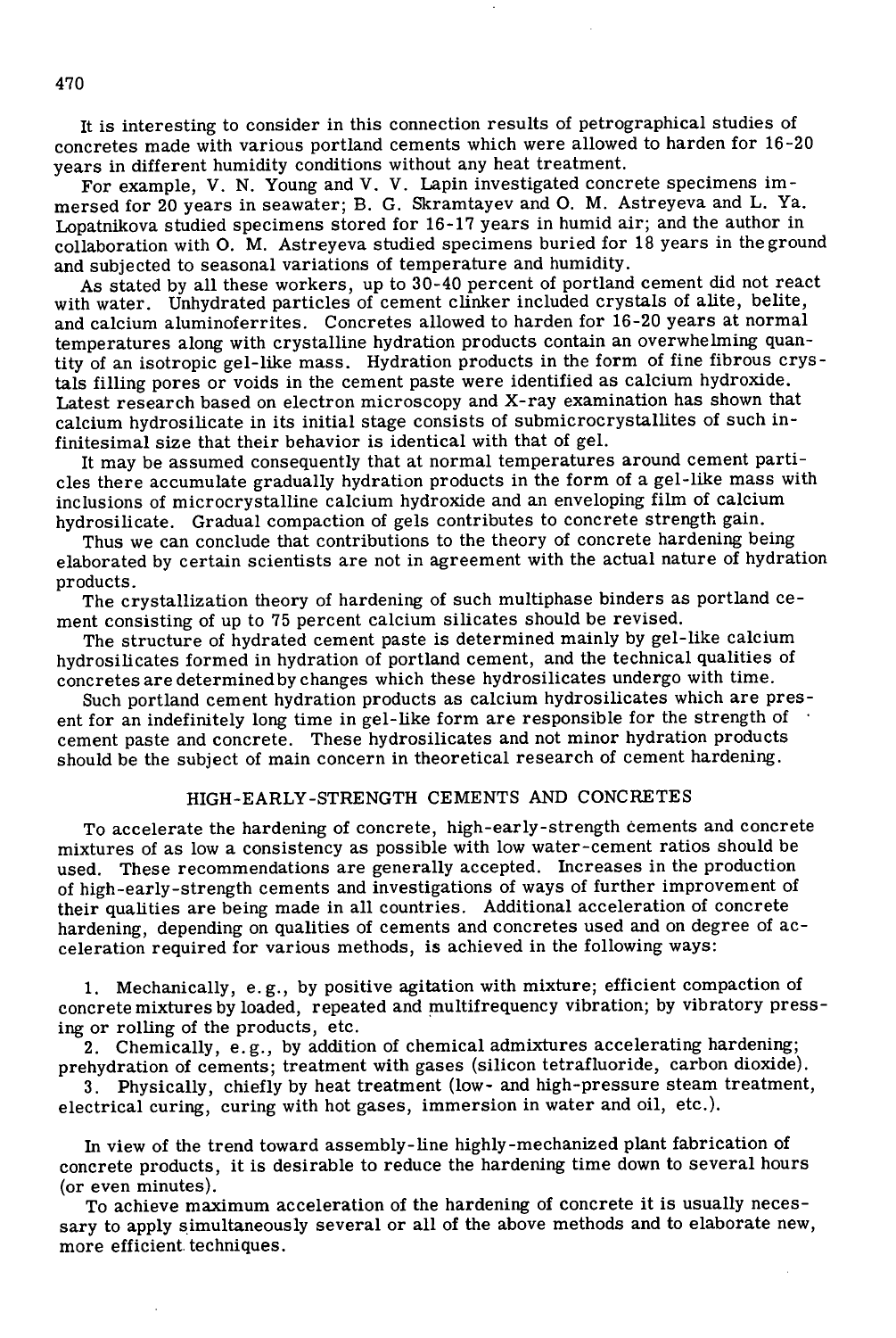In our opinion, precasting plants should be supplied with high-early-strength cements of several grades meeting the demands of various techniques. First of all, high-earlystrength, high  $(2-60$  percent) alite content portland cement, with a fineness not less than 5000 sq  $cm/g$ , is indispensable. Alite crystals in portland cement clinker should be oblong in shape, not larger than  $15-30 \mu$  in size. If destined for fabrication of concrete and reinforced concrete units without or with slightest heat treatment, such cement should have high  $(≥ 10$  percent) tricalcium aluminate content. At 24-hr age, compressive strength of this cement when subjected to the standard mortar test is not less than 300 kg/sq cm.

For plant fabrication of concrete products with moderate heat treatment, highearly-strength cement with 50-60 percent alite and 6-9 percent tricalcium aluminate is required. Fineness of grinding of such cement may be of the order of 3500-4000 sq cm/g. Modern cements of improved quality satisfy these requirements but they are not always efficient for heat treatment.

As was found by us as far back as the early 30's, blast-furnace slag cements are most efficient for heat treatment. Experience in the use of such cements for heattreated concretes was gained in the Soviet Union. Now the cement industry is expanding the prdduction of high-early-strength and high-strength grades of blast-furnace slag cements. Economically these cements are a good choice for all those cases when concrete units are subjected to long or rigid (at up to 100 C temperatures) heat treatment. As a rule, high-temperature curing of products made of concrete with blastfurnace slag cement results in an increase of their working strength.

Concrete mixtures with low water-cement ratios are often used as a means of raising strength of concrete and accelerating its hardening.

In this connection it may be advisable to try to determine the extent to which additional expenditures of cement in various methods of heat treatment are commercially justified. Problems of concrete mixture proportions and compaction should likewise be considered.

Improved methods of agitation with activation of concrete and mortar mixtures produced improve their strength development and characteristics. Prolonged and repeated vibration resulting in destruction of initially loose structures and in appearance of new, more compact ones can, according to the literature, accelerate hardening and raise 24-hr strength of concrete by 100 percent.

Wide application of dual-frequency vibrators producing more than 12, 000 oscillations per min can insure up to 50 percent increase in 24-hr concrete strength in comparison with that achieved by lower frequency (3000 oscillations per min) vibration.

Attention should therefore be given not only to the problems of improving the techniques of heat treatment of products and qualities of cements but also to those of raising efficiency of mixture production and compaction with modern plants and equipment.

As problems of harshness of concrete mixtures used in precasting plants are debatable, it is desirable to discuss it here because prolonged and repeated vibration raises costs and complicates the technology of precast product fabrication.

### SCOPE OF APPLICATION AND ECONOMICS OF CONCRETE HEAT TREATMENT

Industrialization of construction calls for shortening the time necessary for plant fabrication of concrete and reinforced-concrete products and for their gaining strength and other properties.

But it is only in a few cases that use of high-early-strength cements, harsh heavily compacted mixtures and even accelerating admixtures can insure production of concrete of the required strength in short times corresponding to economically optimal rates of production of precasting plants.

Therefore in precasting plants and yards the necessity of applying various methods of heat treatment of heavy and lightweight concrete products is often assumed despite the fact that this treatment raises cost of production by 5-10 percent and even causes some deterioration of concrete quality. When heat treatment is used, the technological process of concrete product fabrication becomes independent of climatic factors. This is especially important for the USSR, where large-scale construction is carried out in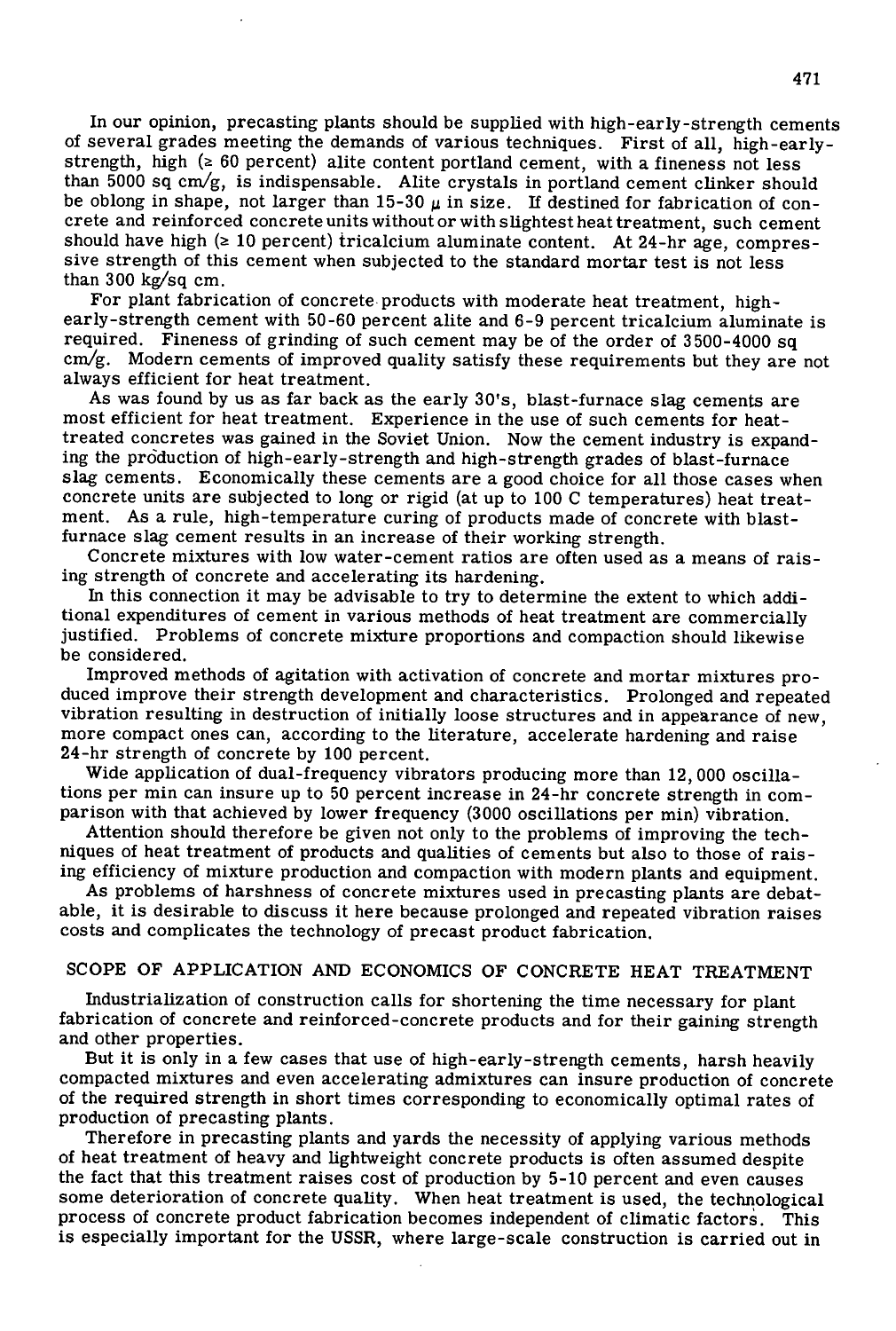the North and East, in the Urals, and in other regions where temperatures of +20 C required for application of high- early -strength cements in natural conditions prevail for not more than two or three months of the year.

Nowadays structural members of heavy, light, and cellular concretes are produced in large quantities in plant conditions. For example, in 1963 precasting plants and yards in the USSR fabricated more than  $44 \times 10^6$  cu m of concrete and reinforced concrete products.

In fabrication of these members various methods of heat treatment and atmospheric pressure steaming are used for acceleration of concrete hardening. High pressure steam-treatment and electrical curing are used to a lesser extent.

Heavy concrete structural members as a rule are steamed at 60-100 C temperatures. High-pressure steam treatment is applied for fabrication of cellular and silicate concrete products. Units made of heavy (for load-carrying elements) and cellular (for heat-insulating layer) concrete—for instance, roof slabs "KAP"—sometimes undergo high-pressure steam treatment. Lightweight concrete units, both concrete and reinforced, like heavy concrete products are cured chiefly by steaming.

As in the USSR, in the USA and European countries heavy and lightweight concrete products are subjected to steaming at temperatures up to 100 C (as a rule at 70-80 C). Only USA and Canadian precasting plants apply high-pressure (8-10 atm) steam treatment in fabrication of heavy and lightweight concrete masonry units. Cellular concrete units are steam cured in autoclaves at 8-12 atm pressure in all the countries (Sweden, USA, Denmark, France, Poland, etc.).

Electrical curing of reinforced concrete units is used on a limited scale. Design calculations and practice of electrical curing of the products at plants show definite promise of improving production economics as compared to steaming.

Economic aspects of the application of various heat treatment methods are rarely discussed in technical literature. Articles published in the USA show that in production of heavy and lightweight concrete masonry units high-pressure steam treatment is not less profitable than low pressure treatment. This can be attributed to the fact that, owing to partial substitution of ground quartz sand for portland cement and to acceleration of hardening, cost of production with high-pressure steam treatment is lower than with low-pressure steaming, in spite of the 25-30 percent increase in initial capital cost of the high pressure plants.

In considering high-pressure (8-12 atm) steam treatment it is necessary to take into account the fact that, though it secures rapid development of strength up to the values specified for high-grade concretes, it brings some deterioration because of low frost resistance. This cannot be overlooked in determining the type of products to be subjected to high-pressure steam treatment.

Despite the importance of this problem, up to now there has been no generally accepted method of economic evaluation of the various heat-treatment techniques in comparison to curing in natural conditions.

Economic expediency of one or another method of heat treatment can be determined by:

Comparing design characteristics of several plants of equal capacity using lowand high-pressure steam treatment, electrical curing and natural curing of concrete products.

2. Investigating economic indexes characterizing operation of existing precasting plants.

In the absence of such economic studies comprehensive analysis of the economics of various heat treatment techniques is infeasible. In the future economics of accelerated hardening of concrete should be paid most serious attention.

Economic analysis should not only point out relative commercial advantages and fields of application of various methods of accelerated hardening of concrete, but also solve a more general problem of finding the technical and economical optimum of shortening heat treatment time. An interesting technical and economic research program in connection with special engineering design problems was conducted by F. F. Porozhenko at "Giprostroyindustria" Institute.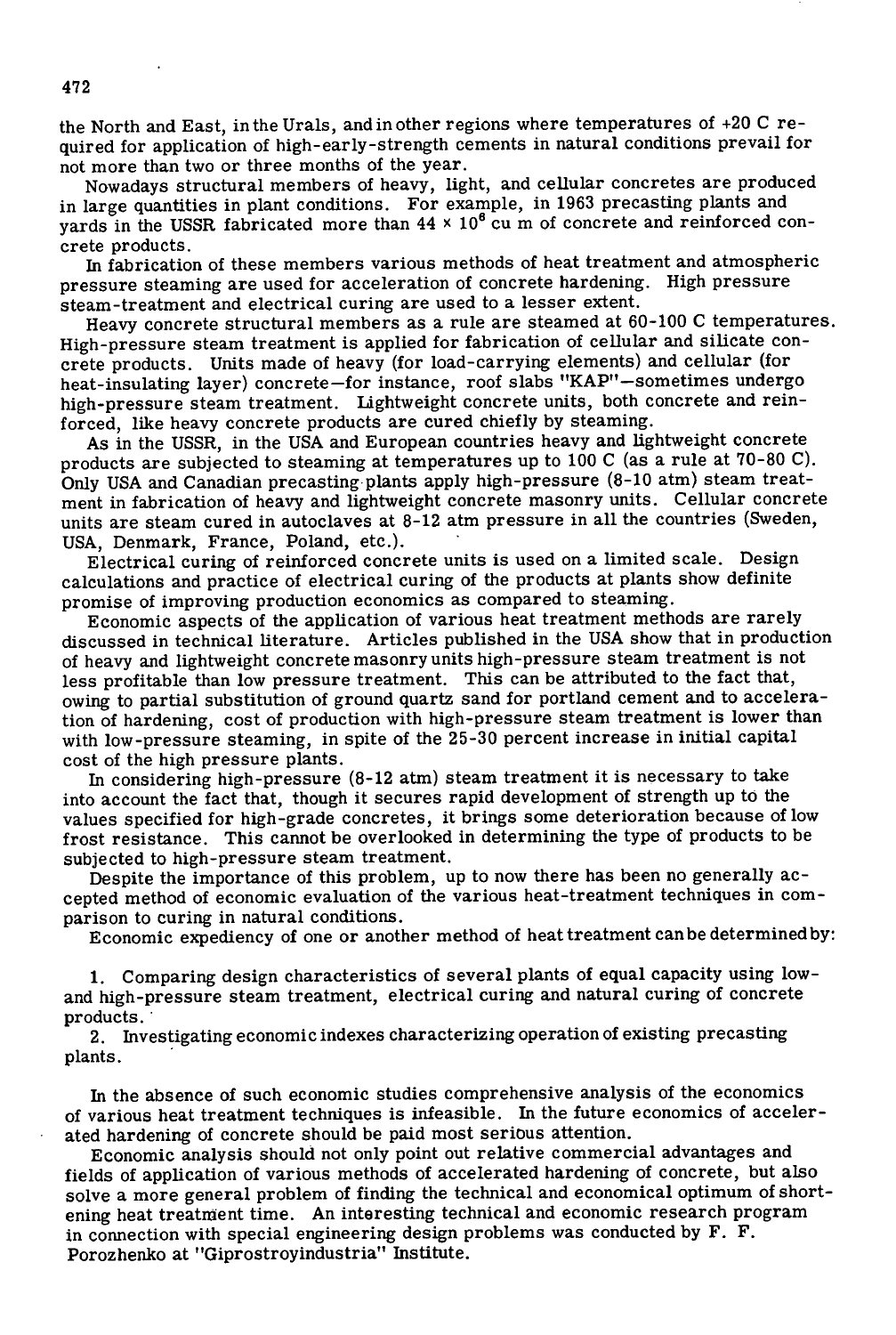Based on findings of the Laboratory of Accelerated Hardening of Concrete at the NHZhB Institute, "Giprostroyindustria" calculated economics of different steaming times (in the range of 4-12 hr) for intermittent assembly-line fabrication of precast reinforcedconcrete products. In this study such factors as additional cement expenditure, more frequent reuse of steel forms, deficiency of concrete strength, and all other costs of precasting plants operating in two shifts were taken into account. Moreover, additional investment for expansion of the cement industry necessitated by increase in cement consumption at accelerated steam treatment was taken into account.

For small-series stand production and mechanized continuous assembly-line technology the economic profitability of shortened heat curing time is still more pronounced.

As an example, economic efficiency of short-time electrical curing of wall slabs compared to steaming on casting stands at Gorky and Vladivostok home-building plants may be cited.

Practical application of theoretically ideal schemes of intermittent and continuous assembly-line production methods is often accompanied by difficulties connected with maintaining optimum temperature conditions at different stages of concrete hardening and with preparation and compaction of activated concrete mixtures. Prolonged and repeated vibration at the stage of reversible structural changes—especially when very harsh mixtures are used—not only decreases plant capacity but deteriorates labor conditions. This is why design engineers are bound to find an optimum compromise with due account of all technical and economic factors of production.

Technical and economic studies reveal that very often fabrication technology assuring optimum qualities of concrete does not meet the requirements of economy and ease of production.

Therefore many seemingly advanced technological methods (vibratory fine grinding, repeated vibration, concrete pressing, vibratory stand rolling, carbonation, etc.) do not find practical application.

#### REFERENCES

- Baikov, A. A. Portland Cement and Theory of Hardening of Hydraulic Cements. Sobranie trudov, tom 5, izdanie AN SSSR, 1948.
- 2. Bernal, J. D. Structure of Cement Hydration Products. Tretij mejdunarodnyj kongress p0 chimii tsementa, Gosstroyizdat, 1958.
- Desov, A; E., and Nadoisky, V. I. Influence of Repeated Periodical Vibration of Hardening Concrete on Its Strength and Adherence to Reinforcing Steel. Technologija i svojstva tjajolyh betonov, Sbornik NIIGB, vypusk 29, Gosstroyizdat, 1962.
- Dorsch, K. Hardening and Corrosion of Cements. ONTI NKTP, 1938.
- Butt, *Yu.* M., and Timashev, V. V. Effect of Phase Composition of Portland Cement Clinkers on Binding Qualities of Cements. Trudy NI! Tsementa, vypusk 17, Gosstroyizdat, 1962.
- 6. Ignatiev, K. S., and Nikiforov, M. I. Automation of Heat Treatment of Plain and Reinforced Concrete Products at Different Stages of Concrete Hardening. Beton i Zhelezobeton, No. 8, 1963.
- 7. Kalousek, G. L. Reactions of Cement Hydration at Raised Temperatures. Tretij Mejdunarodnyj kongress p0 chimii tsementa, Gosstroyizdat, 1958.
- 8. L'Hermite, R. Concrete Problems. Gosstroyizdat, 1958.
- Calleja, J. New Techniques in the Study of Setting and Hardening of Hydraulic 9. Materials. Jour. ACI, Proc., Vol. 48, pp. 525-536, 1952.
- Malinin, Yu. S., and Klishanis, N. D. Investigation of the Process of Hydration of Tricalcium Silicate. Trudy NH Tsement, vypusk 17, Gosstroyizdat, 1962.
- 11. Mironov, S. A. New Method of Concrete Heat Treatment. Stroitel'naya promyshlennost, No. 3, 1963.
- Mironov, S. A., and Malinina, L. A. Acceleration of Concrete Hardening. Gosstroyizdat, 1964.
- Mironov, S. A., Malinina, L. A., and Malinsky, E. N. Method of Investigation of Various Concretes During High-Pressure Steam Treatment. Stroitel'nyye materially, No. 4, 1964.